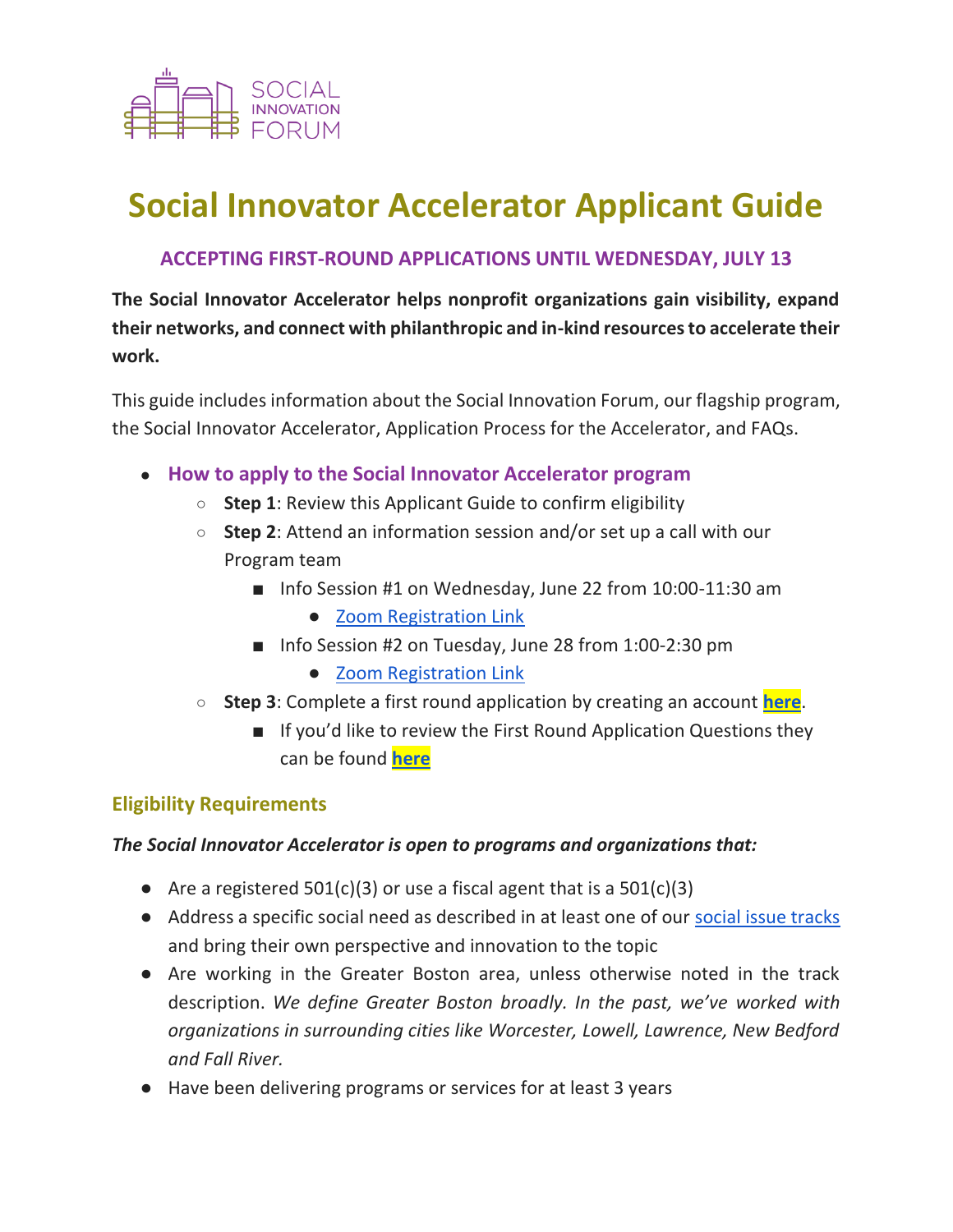

- Have a minimum of 1.5 paid FTEs (full-time equivalents—counting full and parttime staff, not volunteers)
- Have an annual operating budget of \$100,000–\$2 million

## **Social Innovator Profile**

## *We refer to organizations that are selected to and go through the Accelerator program as "Social Innovators." Typically a strong Social Innovator applicant:*

- Uses an **innovative approach**. As we define it at the Social Innovation Forum, social innovation is the process of finding, testing, and honing impactful and potentially transformative approaches that are responsive to the needs of community members, disrupt systems, and bring about systemic change.
- Has a **long-term vision** and has goals, ideas, and/or plans for moving toward its long-term vision.
- Is at a point in its trajectory where it is **seeking to engage in capacity building** to deepen, shift, and/or expand its work and has interest and capacity to participate in the Accelerator program.
- **Works collaboratively** with community partners and stakeholders
- Engages in reflection and **continuous quality improvement**.
- Leadership and decision-making **reflect and are accountable** to the community served.
- The Executive Director and other leaders have **autonomy and decision-making** power.
- Leaders are **open to new ideas** and coaching.
- Is committed to or has intentions to pay **fair wages**.
- Has or is working towards having a **fundraising strategy** and has the organizational capacity to take advantage of SIF's fundraising supports, including network-building.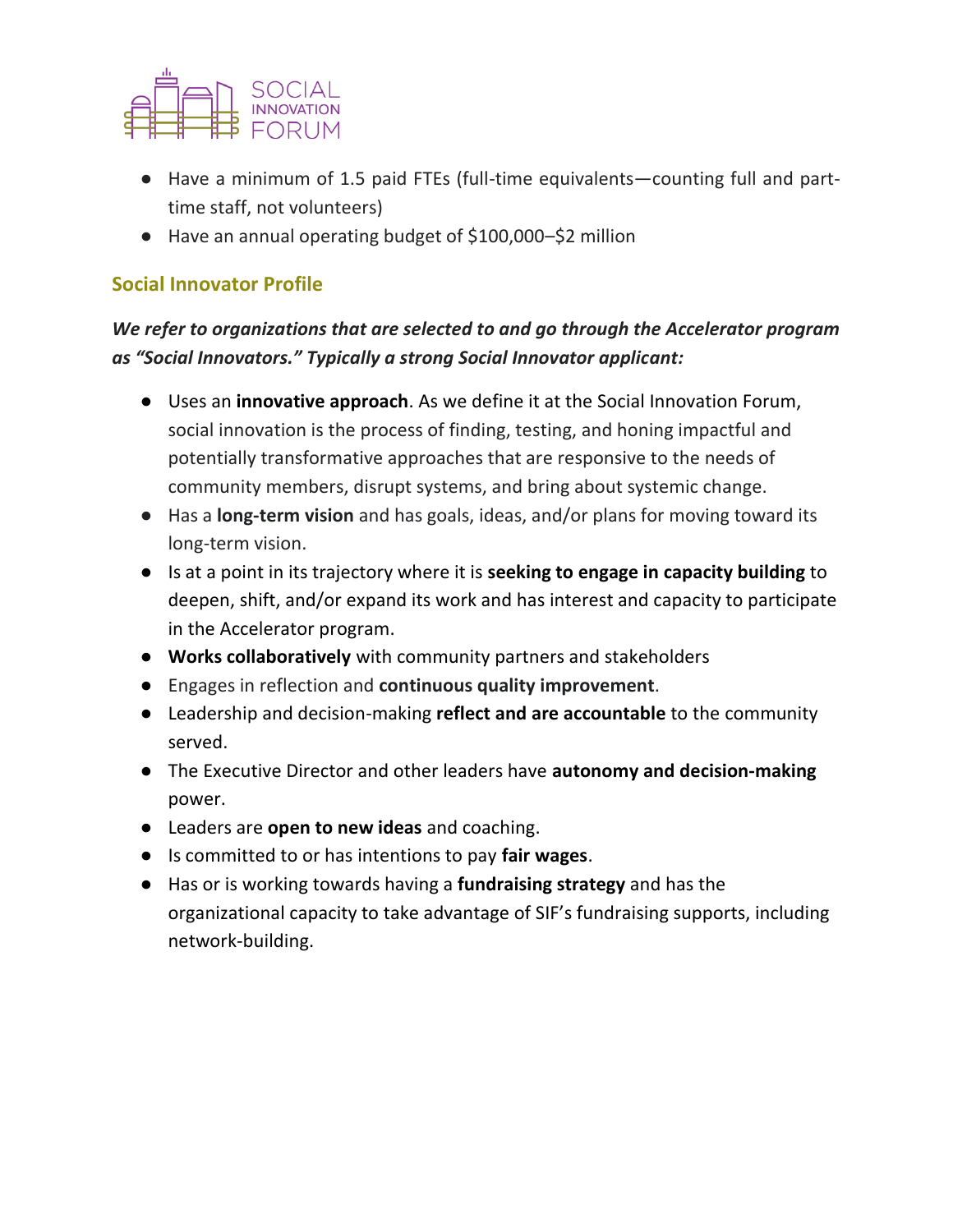

<span id="page-2-0"></span>**For our 2022 − 2023 Social Innovator Accelerator, we will select one nonprofit Social Innovator for each of our eight "social issue tracks."** 

## **2022 − 2023 SOCIAL ISSUE TRACKS AND TRACK PARTNERS**

**[Access to Comprehensive and Culturally Informed Mental Health Care](http://www.socialinnovationforum.org/sites/default/files/SIF_2023_Poler_Track_Description.pdf)** Track Partner: *Poler Family Foundation* 

**[Advancing Environmental Justice Through Community Empowerment](https://www.socialinnovationforum.org/sites/default/files/SIF_2023_Devonshire_Track_Description.pdf)** Track Partner: *The Devonshire Foundation* 

**[Advancing Holistic Education Opportunities for Youth and Youth Adults](http://www.socialinnovationforum.org/sites/default/files/SIF_2023_Wellington_Track_Description.pdf)** Track Partner: *Wellington Management Foundation*

> **[Building and Sustaining Social Capital](http://www.socialinnovationforum.org/sites/default/files/SIF_2023_MassMutual_Track_Description.pdf)**  Track Partner: *MassMutual Foundation*

**[Community Approaches to Diabetes Treatment and Prevention](http://www.socialinnovationforum.org/sites/default/files/SIF_2023_JBBMF_Track_Description.pdf)** Track Partner: *James B. Boskey Memorial Foundation* 

**[Equitable Outcomes in the Health and Wellbeing of Communities in](http://www.socialinnovationforum.org/sites/default/files/SIF_2023_Wagner_Track_Description.pdf) the [Fall River and New Bedford Areas](http://www.socialinnovationforum.org/sites/default/files/SIF_2023_Wagner_Track_Description.pdf)** Track Partner: *Wagner Foundation* 

**[Experiential and Work-based Learning Opportunities for Youth and Young Adults](https://www.socialinnovationforum.org/sites/default/files/SIF_2023_ASA_Track_Description.pdf)** Track Partner*: American Student Assistance* 

> **[Pathways to Housing Stability](http://www.socialinnovationforum.org/sites/default/files/SIF_2023_Liberty_Mutual_Track_Description.pdf)** Track Partner: *Liberty Mutual Insurance*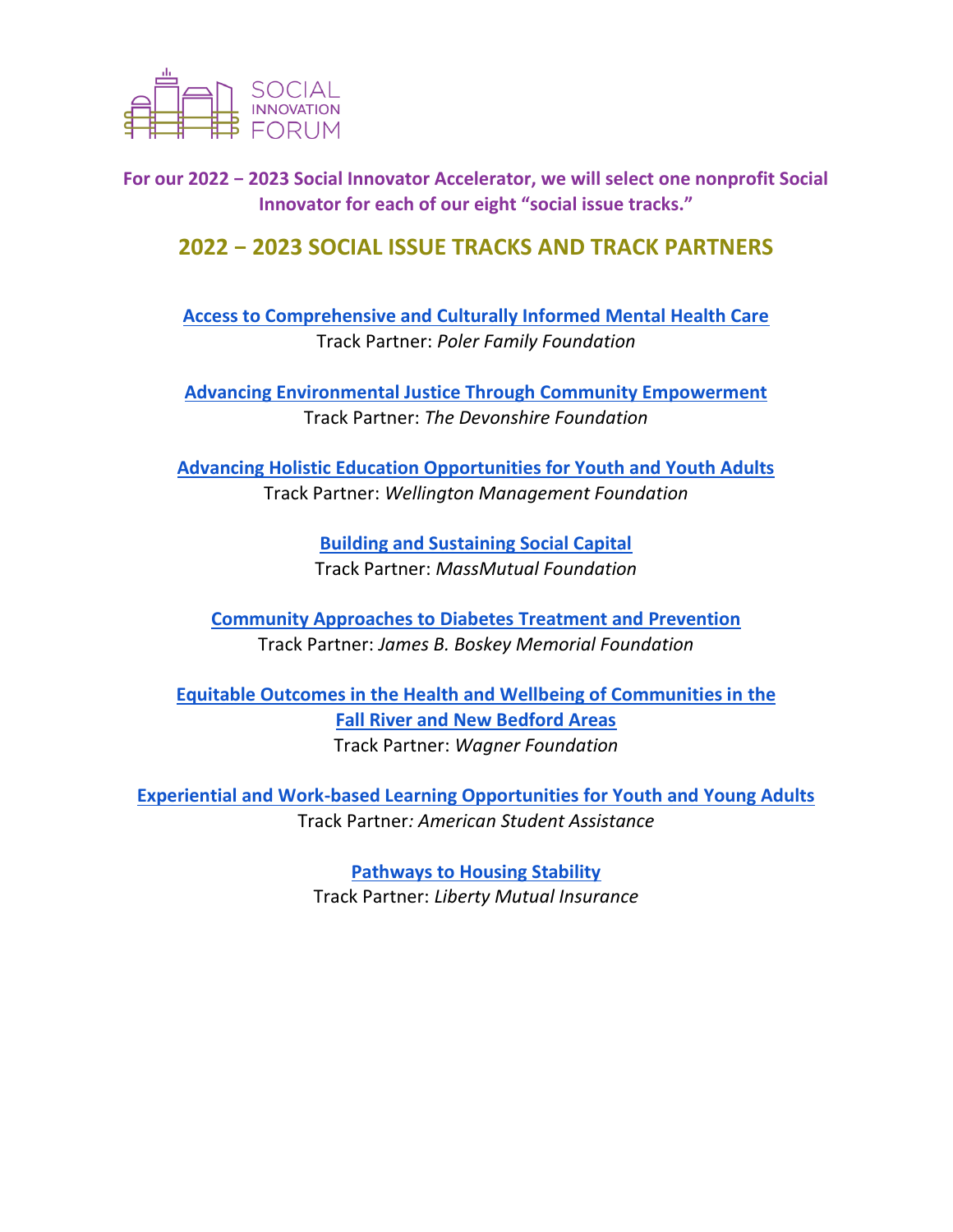

## **Application Process and Timeline**

- **First Round Applications Due**: Wednesday, July 13
- **Second Round Invites Issued:** Week of Monday, August 22
- **Second Round Applications Due**: Monday, September 19
- **Site Visits:** End of October Mid- November
- **Selections Made:** Monday, November 28
- **Program Begins:** Mid-December
- To complete a first round application you'll need to create an account **[here](https://sifaccelerator.secure-platform.com/a/solicitations/5/home)**.
- First Round Application Questions can be found **[here](https://www.socialinnovationforum.org/sites/default/files/SIF_2023_First_Round_Application_Questions.pdf)**

Applications will be accepted on a rolling basis until **Wednesday, July 13, at 5:00 pm**; however, early submissions are highly encouraged.

● We will select one nonprofit on each of the eight social issue tracks. The Social Innovator Accelerator selection process is very competitive, and demand far outpaces available resources. Each year we receive an average of 100 applications and select eight Social Innovators.

## **Information Sessions**

We will be hosting two virtual Information Sessions:

- **Info Session #1 - Wednesday, June 22 from 10:00-11:30 am**
	- [Zoom Registration Link](https://us02web.zoom.us/meeting/register/tZIpc-2upjsvG9d93wwAI5hooKjA0Gd0w6uE)
- **Info Session #2 - Tuesday, June 28 from 1:00-2:30 pm**
	- [Zoom Registration Link](https://us02web.zoom.us/meeting/register/tZEude6srDgsGdMcPvMtFi6Z6lAsFpKYpqyf)

### **Benefits to Social Innovators**

**Each Social Innovator receives access to cash and in-kind benefits valued at more than \$150,000 that include:** 

● **Six months of consulting services** focused on enhancing the organization's ability to articulate the social problem it is addressing, its innovative approach, and its social impact. The consulting engagement culminates in the development of the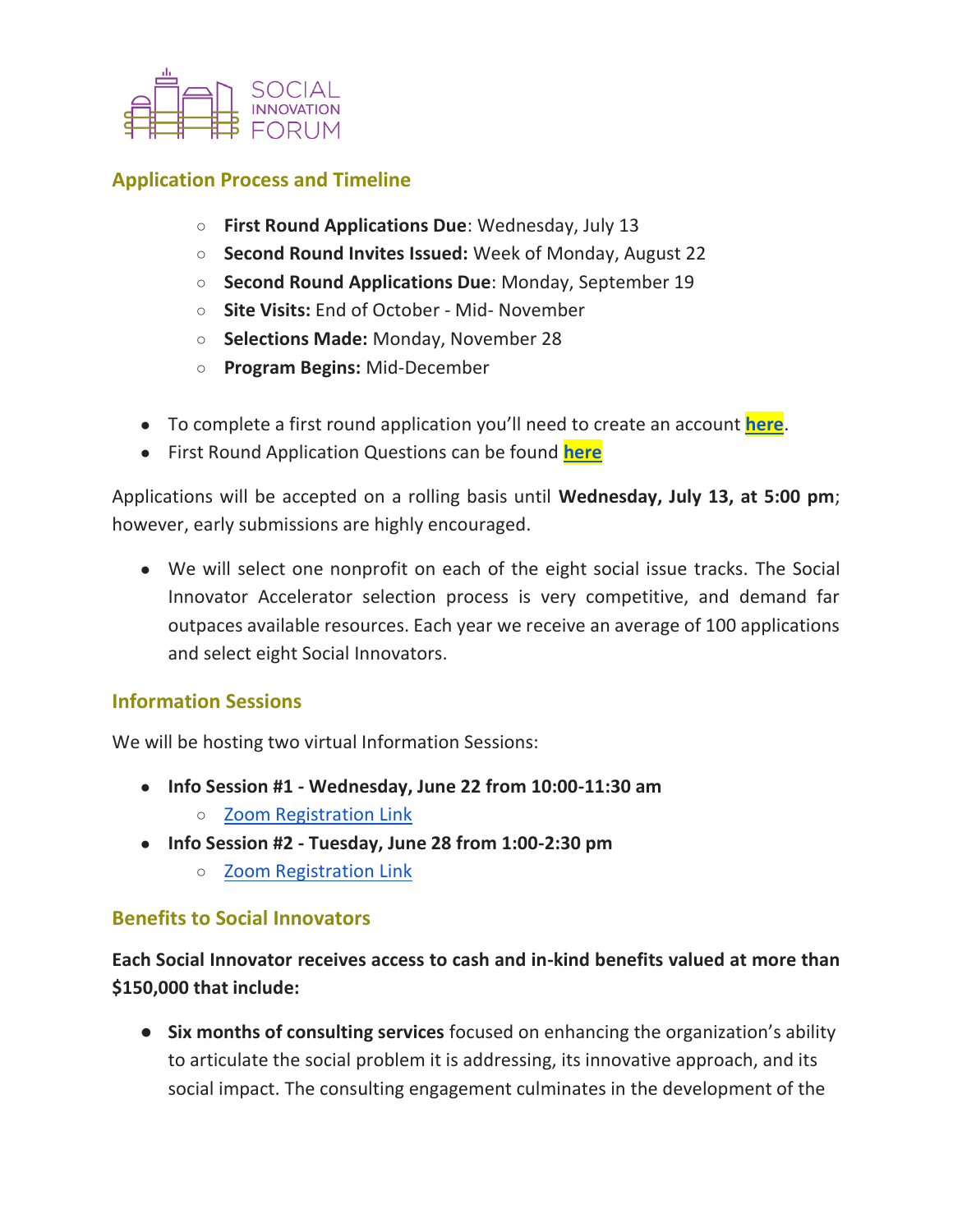

following materials designed for funder/investor audiences:

- Written investment prospectus
- Five-minute pitch (with PowerPoint slides)
- Model Graphic tool used to illustrate programming
- **Graphic design services** and **presentation coaching**
- An opportunity to **connect with investors and funders** by presenting the work of the organization at the annual Social Innovator Showcase - to be held in May 2023 for this cohort
- Opportunity to **be in a cohort of grassroots nonprofit leaders** with diverse experiences, working in different social issue areas in Greater Boston
- **Networking and relationship-building support** to expand organization's access to external funding and support
- Five months of **executive coaching to focus on promoting professional growth** for the leadership team
- **\$10,000 cash** upon completion of the consulting engagement
- Additional **support from SIF's in-kind partners** (e.g., legal, graphic design, PR, technology)
- **\$2,500** capacity building grant in 2024
- **Ongoing support** through the **[Social Innovator Accelerator Alumni program](https://www.socialinnovationforum.org/alumni-program)**

## **Who would be involved?**

- 1 "lead" Innovator (typically Executive Director or Program Director)
- Optional: 1-3 other staff to support decision making on materials and participate in executive coaching

## **Time Commitment Required of Social Innovators**

In order to take full advantage of the consulting, coaching, and other services that the Social Innovator Accelerator provides, Social Innovators should expect to commit on average six to eight hours per week for six months (December 2022 to May 2023). From September 2023 to the end of 2024, we ask that the Innovators set aside a few hours per month for executive coaching sessions and quarterly check-in calls.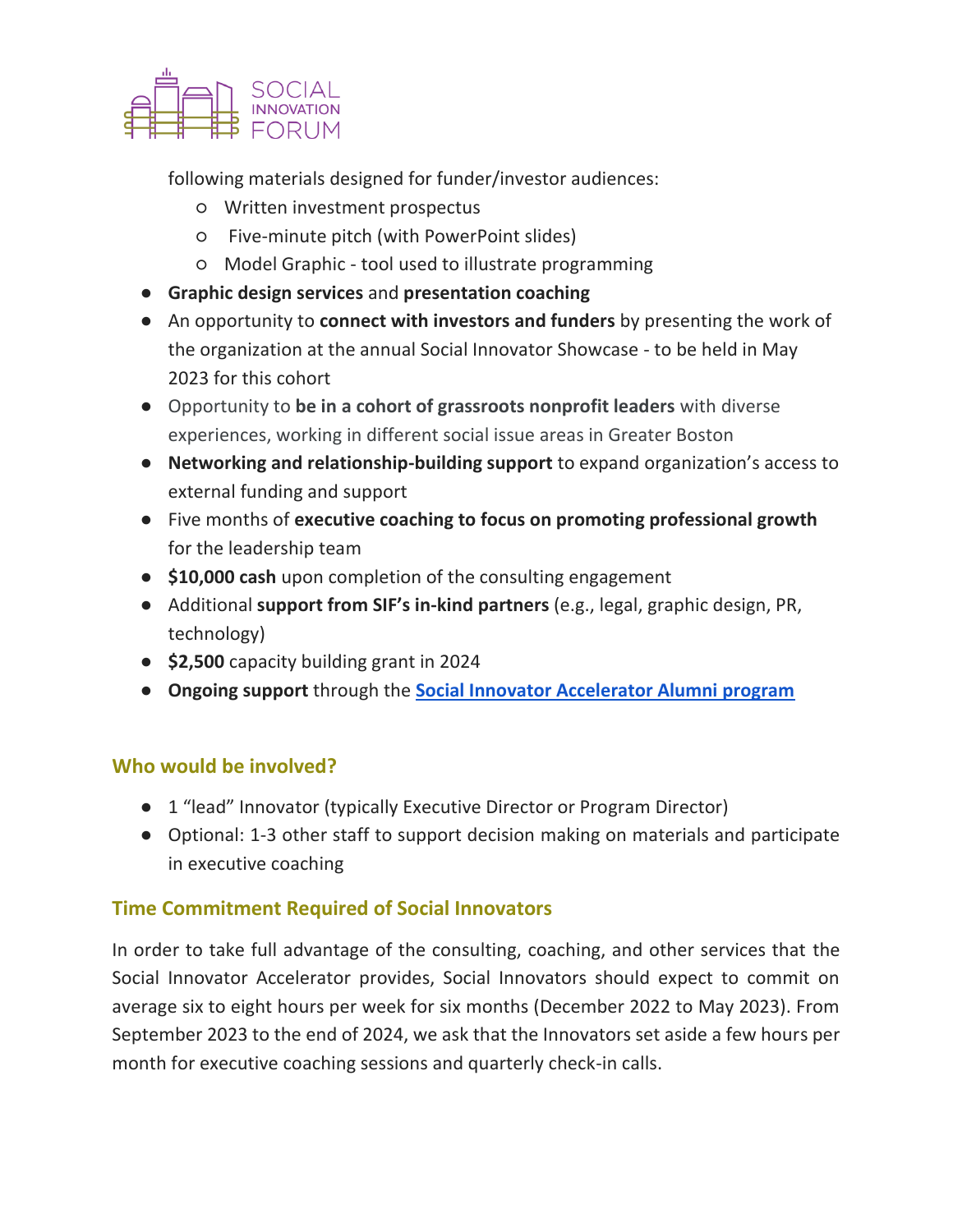

Please see below for an overview of the time commitment required of Social Innovators through three phases of the Accelerator Program:

- **Phase #1: Consulting Engagement + Showcase Prep**
	- December 2022 May 2023
		- 6-8 hours *per week*
- **Phase #2: Executive Coaching**
	- September 2023 February 2024
		- 6-8 hours *per month*
- **Phase #3: Quarterly Check-in Calls + Progress Reports**
	- March 2024 December 2024
		- 6-8 hours *per month*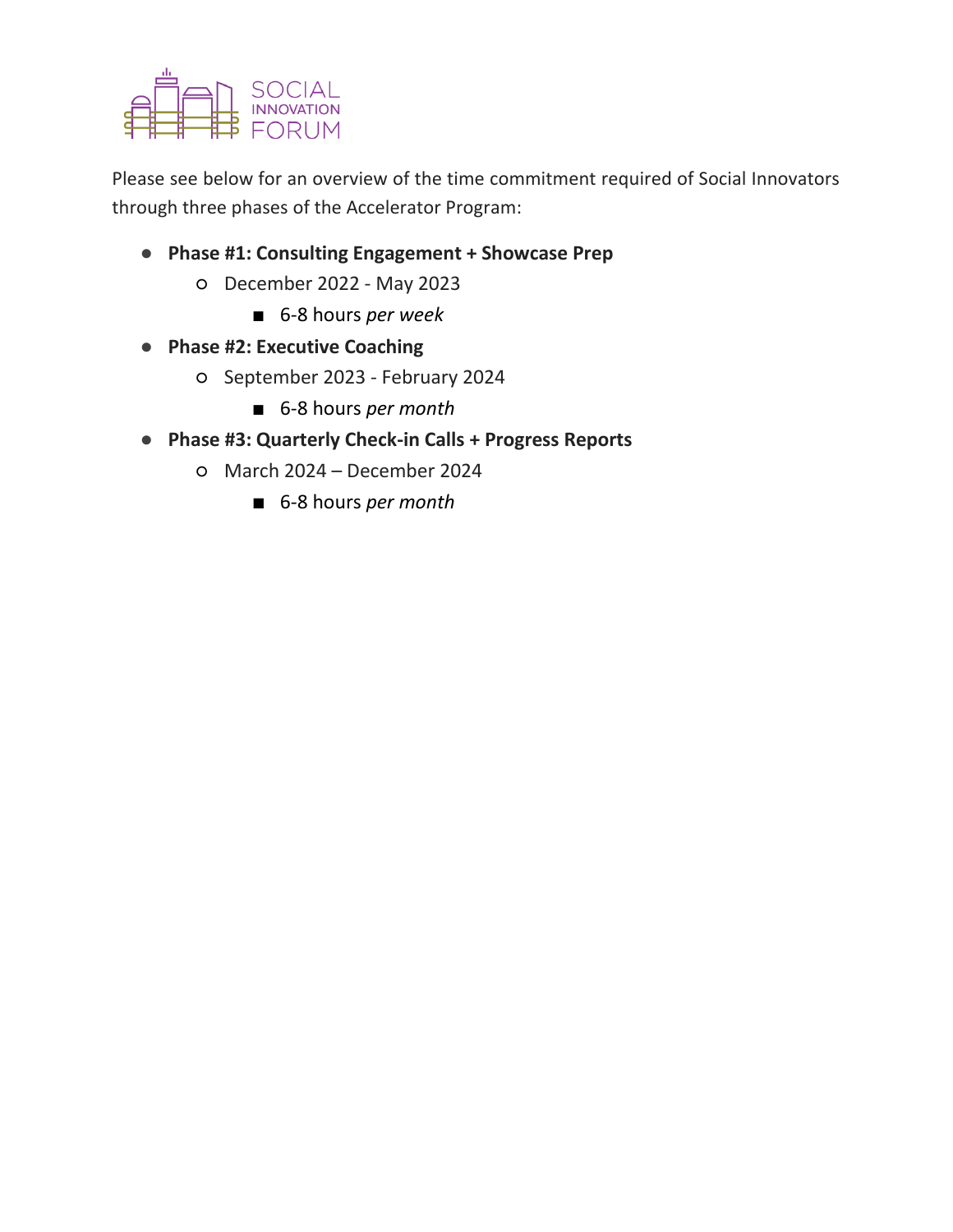

## **Frequently Asked Questions**

## **What is the Social Innovation Forum?**

The Social Innovation Forum (SIF) brings together nonprofits, philanthropy, government, and business to support the spread of emerging social innovations in Greater Boston. SIF creates positive social change in Greater Boston by:

- Engaging and informing funders and investors so they can direct resources most effectively
- Educating and supporting leaders of nonprofit organizations so they can deliver the most effective solutions to social issues
- Making connections and building relationships across diverse communities so people can help each other generate significant social change

The Social Innovator Accelerator provides a unique opportunity for innovative nonprofit organizations to gain visibility, expand their networks, and build capacity. Each year, we partner with leading local funders to identify and support a small cohort of Social Innovators. Our search and selection process lasts six months and involves two rounds of written applications, informational site visits, and other forms of due diligence. This process brings together a range of stakeholders, including SIF staff, track partners, and an evaluation committee made up of more than 80 business, government, and foundation leaders.

Our unique approach, working with both funders and practitioners, creates a "Social Impact Marketplace" that is informed, connected, and engaged in the pursuit of positive social change and measurable results. Thus, our direct work is leveraged to create broader impact throughout the community.

## **What are the Social Innovator Accelerator's results?**

To date, the Social Innovation Forum has directed more than \$52 million in cash and inkind services to help more than 100 social impact organizations accelerate their growth and amplify their impact.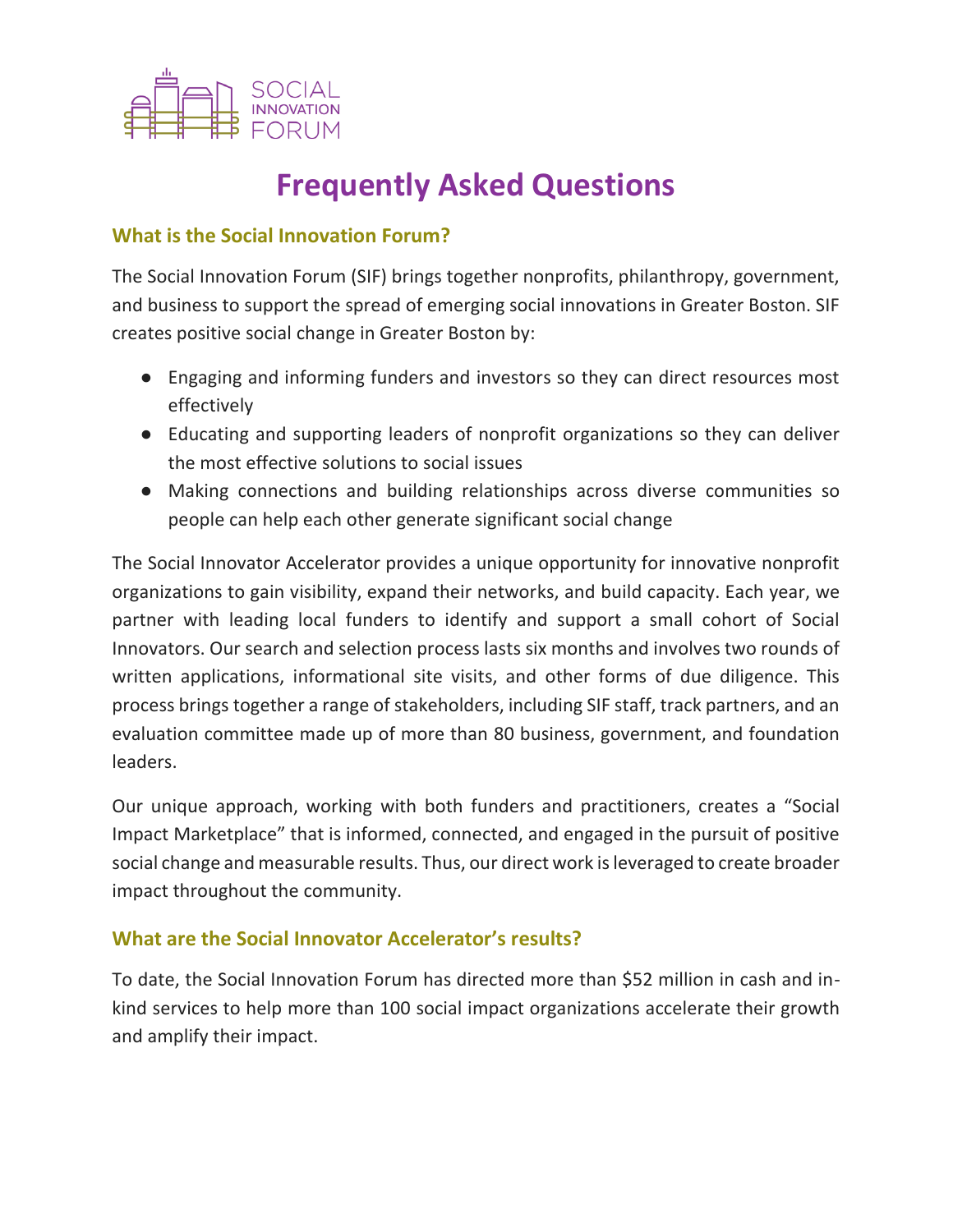According to recent surveys, **100% of Social Innovators** said they would recommend the Accelerator to another organization and **94% of Social Innovators** found the program extremely useful or useful for:

- Improving the organization's **ability to communicate their work externally**
- **Increasing their confidence** as a representative of the organization
- Improving their **leadership skills**
- Promoting personal and professional **growth**

**88% of Social Innovators** are still applying what they learned in the Accelerator on a weekly or monthly basis.

In addition to all the benefits of the Accelerator curriculum, Social Innovators also get access to SIF's expansive network of foundations, businesses, nonprofits and other stakeholders in the Greater Boston community.

## **How does SIF define social innovation?**

We define social innovation as the process of finding, testing, and honing impactful and potentially transformative approaches that are responsive to the needs of community members, disrupt systems, and bring about systemic change. We believe that organizations that utilize and promote social innovation work collaboratively with community partners and stakeholders and their leadership and decision-making reflect and are accountable to the community served.

## **Is it possible to apply as a program or initiative within an organization?**

Yes. Any program or initiative with an operating budget between \$100,000 and \$2 million may apply. In these cases, the Program Director as well as a representative from the parent organization must be committed to participating in Accelerator meetings and events. In addition, the entire application must refer to the program, not the parent organization (budget numbers, performance metrics, etc.).

## **Is it possible to apply to more than one social issue track?**

Applicants can only apply to one track for the 2023 Social Innovator Accelerator. We ask organizations that might be a good fit for multiple tracks to read through the Track